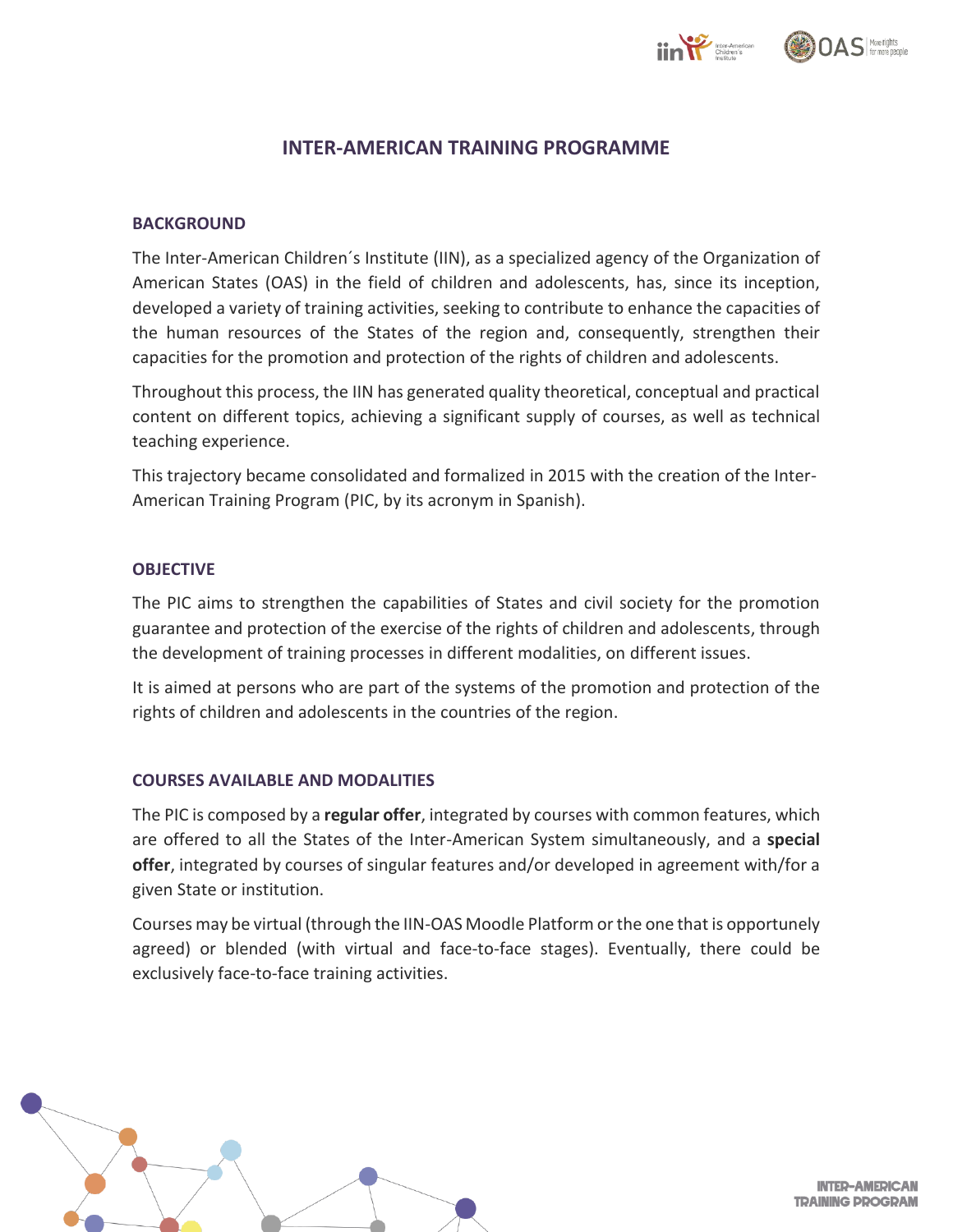

#### **APPLICATION**

Application to **virtual courses of the regular offer** can be conducted in three ways:

- through the States. The IIN-OAS notifies the institutions that are members of its Directing Council of the opening of the applications period, whereupon these institutions make a call for applications at the national level and send the IIN-OAS a list of applicants, organized by participation priority.
- through the open call. Any interested parties can apply personally through the Form available for this purpose on the IIN-OAS Website.
- Through organizations with training agreements. The IIN-OAS notifies the organizations with which it has training agreements of the opening of the applications period, whereupon these organizations make an internal call for applications and send the IIN-OAS a list of applicants, organized by participation priority.

Application to **blended courses of the regular offer** is carried out through the counterpart States. The States that decide to participate jointly in the proposal, make a call for applications at the national level and send the IIN-OAS their list of applicants, organized by participation priority. These courses do not have an open call or quotas for organizations with training agreements.

Application to the **courses of the special offer** is made specifically and/or according to whatever has been agreed with the counterpart.

Application for more than one course is allowed. However, it is only possible to take part in one per period. If a person is selected for more than one course in the same period, they must choose which course to attend.

#### **PARTICIPANTS SELECTION**

**Virtual courses of the regular offer** have 25 places for people nominated by States and 10 places for people applying through the open call.

The final selection of participants is made by the IIN-OAS, taking into account the following variables: number of States which have submitted candidates, equity regarding the nationalities of the participants, institutional insertion, amongst others.

For the call trough the States, in the event that there are more applicants than available places, the same number of places will be granted to each State that has sent applicants, following the abovementioned priority order.

In addition, places are guaranteed for the organizations with which the IIN-OAS has training agreements, according to the terms of each agreement.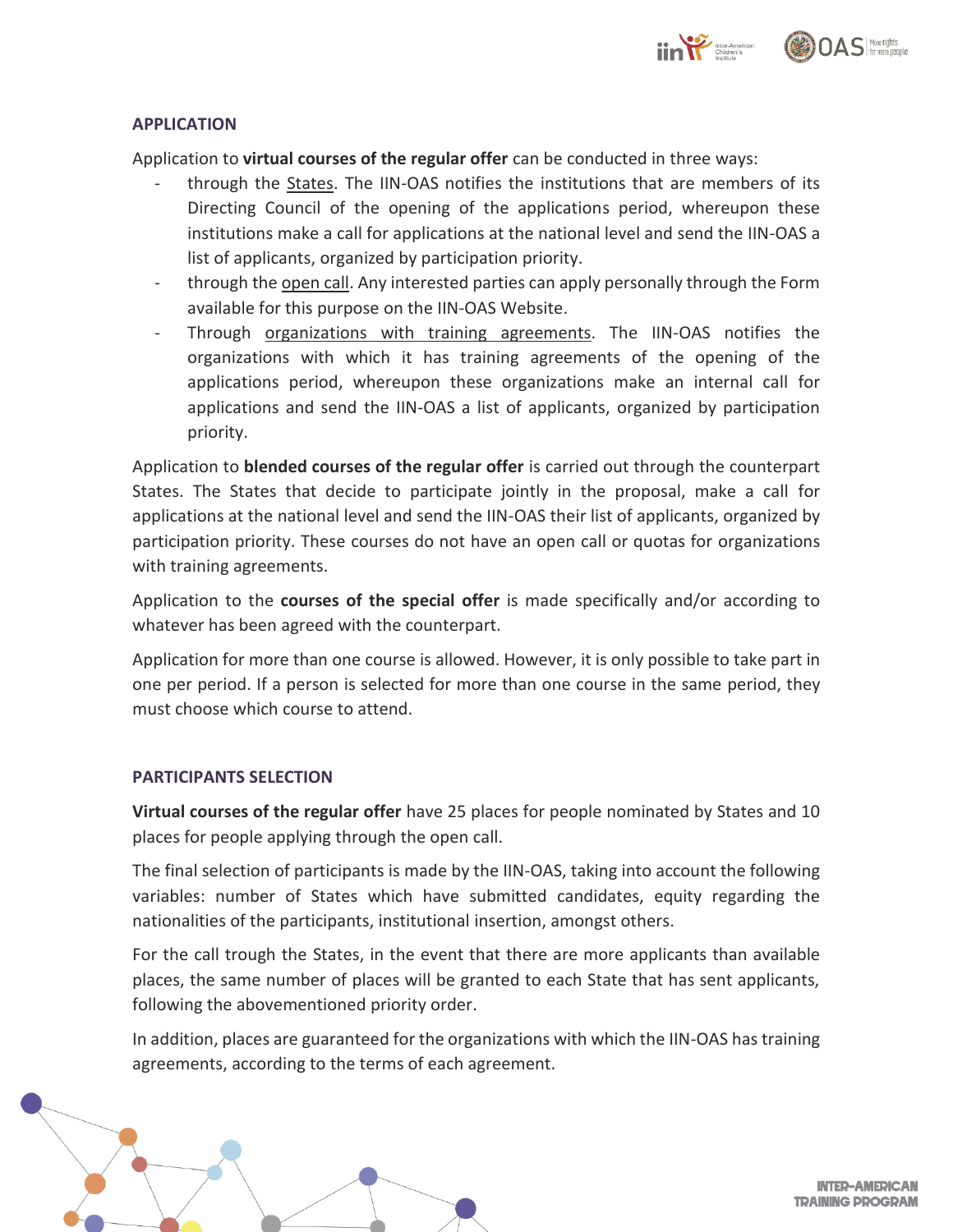

**Blended courses of the regular offer** have 25 places for each participating State. The State is responsible for selecting participants.

To confirm enrolment, selected candidates should complete a Participant File and a Letter of Commitment. If a selected person decides not to attend or does not meet the requirements within the established deadline, another person with a similar profile will be selected to complete the quota.

Participant selection for the **courses of the special offer** is made specifically and/or according to whatever has been agreed with the counterpart. The requirements for confirmation of registration may or may not apply, depending on said agreement.

#### **EVALUATION AND CERTIFICATION**

To evaluate participant performance in the **virtual courses of the regular offer**, different evaluation activities will be applied throughout the course, in various formats (such as essays, forum participation, questionnaires).

The teacher/tutor will grade each assessment activity based on a scale from 0 to 10, considering both formal aspects and elements that give an indication of the learning process.

The final course grade will be equivalent to a simple average of the grades obtained in all of the evaluation activities applied.

In order to pass the course, participants must complete the process, comply at least 80% of the required assessment activities, and achieve a final grade of 7/10 or higher.

The same criteria apply for the virtual phase of the **blended courses of the regular offer**. The evaluation methodology and grading criteria of the face-to-face phase will be proposed by the counterpart State and endorsed by the IIN-OAS. In order to pass the blended course, participants must pass both stages.

The evaluation methodology, grading criteria and approval criteria for the **courses of the special offer** are defined in each specific case and/or in agreement with the counterpart.

The IIN-OAS will issue an approval certificate to those participants who have passed the course.



**INTER-AMERICAN TRAINING PROGRAM**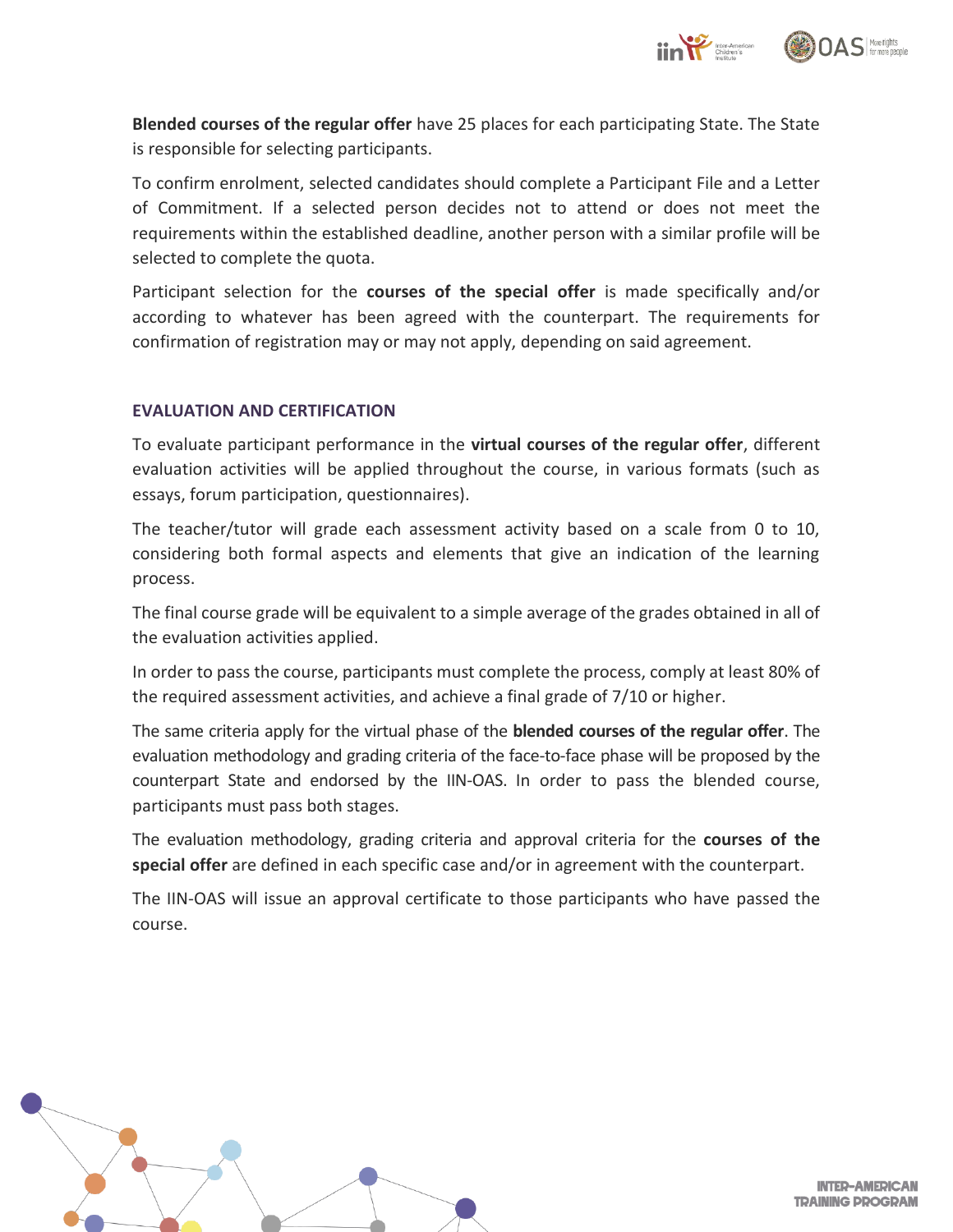

#### **OPINION SURVEY**

In an effort to continuously improve the Inter-American Training Programme, once a course is completed, participants will be asked to evaluate it by completing an opinion survey relating to: general development of the course; clarity and relevance of thematic content; personal, professional and institutional usefulness; support provided by the teacher/tutor, suggestions.



**INTER-AMERICAN TRAINING PROGRAM**